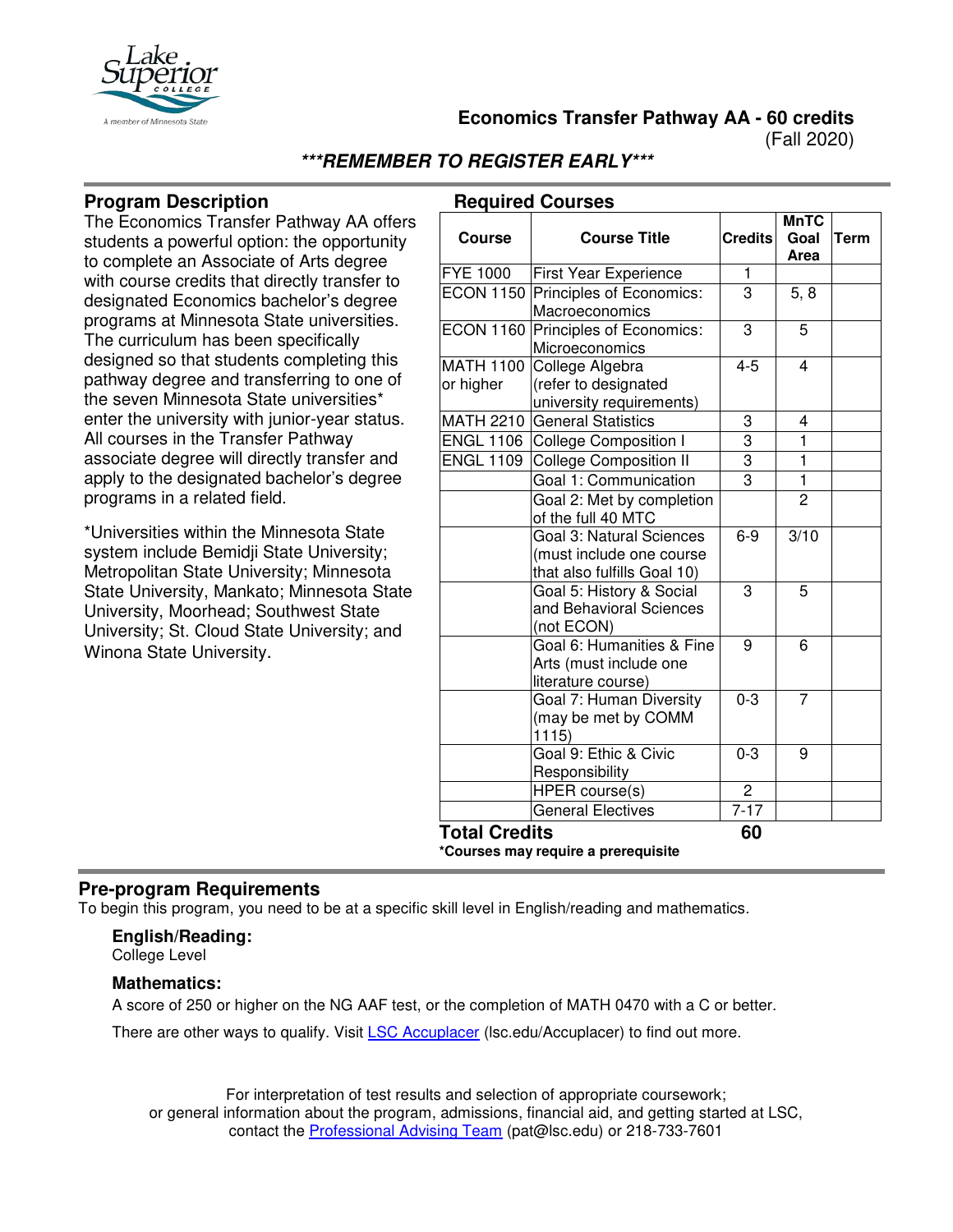

(Fall 2020)

### **\*\*\*REMEMBER TO REGISTER EARLY\*\*\***

#### **Program Outcomes**

A student completing Lake Superior College's Minnesota State Economics Transfer Pathway and transferring into a designated bachelor's program in Economics at a Minnesota State university will have junior standing and may complete the bachelor's degree within an additional 60 credits. You will be able to transfer to the following designated majors at Minnesota State universities:

| Bemidji State University:                | Economics, BS                                  |
|------------------------------------------|------------------------------------------------|
| Metropolitan State University:           | Economics (General & Business Tracks), BS      |
| Minnesota State University,<br>Mankato:  | Economics, BS                                  |
| Minnesota State University,<br>Moorhead: | Economics, BS                                  |
| Southwest Minnesota State<br>University: | N/A                                            |
| St. Cloud State University:              | <b>Business Economics, BA</b><br>Economics, BA |
| Winona State University:                 | Economics, BA                                  |

In order to graduate and be guaranteed admission to a Minnesota State University's designated program you must earn an overall grade point average as indicated by the university to which you will transfer.

For more information about the Economics Transfer Pathway including course descriptions, course prerequisites and potential career opportunities, see the [program website](https://degrees.lsc.edu/economics-transfer-pathway-2/) (https://degrees.lsc.edu/economics-transfer-pathway-2/)

**or**

Contact Faculty [Adrienne Dinneen](mailto:adrienne.dinneen@lsc.edu) (adrienne.dinneen@lsc.edu) or 218-733-7639